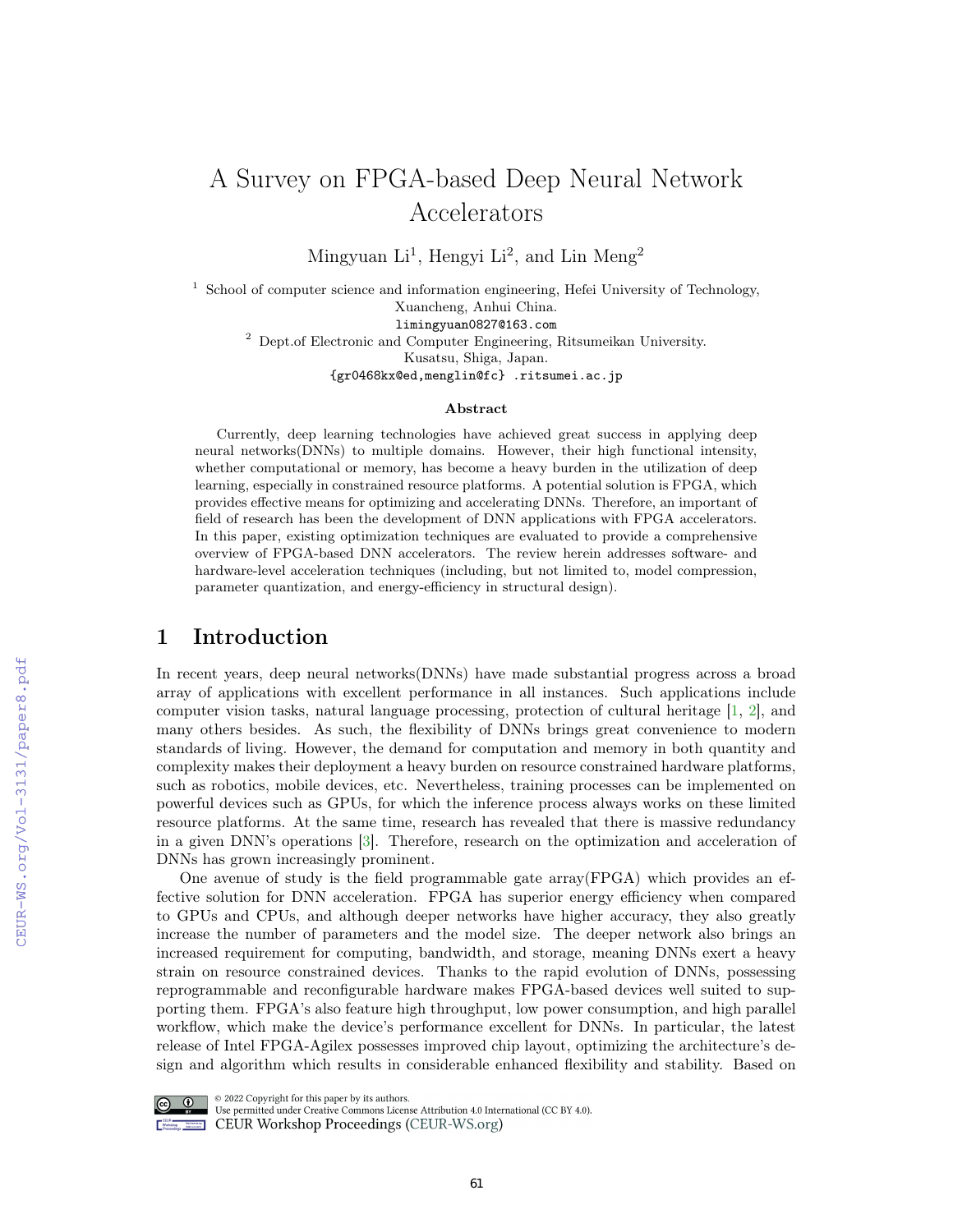this, FPGA can accelerate DNNs with a high level of efficiency on edge devices, and research has proposed multiple techniques for further acceleration in performance.

In this paper, we conduct a survey on the FPGA-based optimization for DNNs. For their implementation, optimization techniques as detailed within can be divided into two categories: software level, on algorithms; and hardware level, based on the FPGA itself. Subsequent to this review will be the introduction of optimizing methods on the software level, the expansion of acceleration techniques based on FPGA architecture, and a summary conclusion.

# 2 DNNs optimization on software level

Multiple techniques on software level to improve DNNs with high efficiency have been proposed. This section gives an overview of software level optimizations on DNNs.

### 2.1 Pruning and quantifying

Pruning and quantification are effective ways to compress neural n etworks. Network pruning is to remove redundant connections and ensure the effectiveness of neural network connections to improve efficiency. Data quantization is to quantify the DNN model parameters by replacing the float-point r epresentation w ith t he fi xed-point re presentation or re ducing th e nu mber of bits used for the representation. And with experimental verification, t he q uantified da ta has little impact on the accuracy of the models. At the same time, for the reason that FPGA is not suitable for floating-point o peration a nd t o o ptimize t he p arameters o f D NNs, data quantification is also essential for  $DNN$  models to be deployed on  $FPGA$ .

The Binarization network is a very effective solution. Many scientists have engaged in research. Rastegari M et al. [\[4\]](#page-5-0) proposed two kinds of binarization networks to reduce the model storage space through the binarization operation of weight. The former is called Binary-Weight-Networks, which is to approximate its property weight with binary values, and the convolution operation is estimated only by addition and subtraction. The latter is called XNOR-Networks, the weights and the inputs of the convolutional layers as well as fully connected layers are all approximated by binarization, and the convolution can be estimated by XNOR and bit counting operations. In Binary-Weight Networks, the filters are approximate with binary values resulting in 32 memory saving. And XNOR-Networks makes convolution  $58\times$  faster and  $32\times$  memory savings.

Currently, 32-bit floating p oint d ata d oes n ot p erform p erfectly o n D NNS F PGA accelerators, so most of the advanced accelerators replace 32-bit floating p oint d ata w ith lower fixed-point r epresentations. I n [ [5\]](#page-5-1) P odili e t a l. p roposed t o r eplace t he 3 2-bits floating-point data with 32-bits fixed-point d ata. According t o [[6\],](#page-5-2) Qiu et a l. proposed to use 16-bits fixedpoint data to replace the 32-bits floating-point d ata. And i n  $[7]$  $[7]$  G uo e t a l. p roposed that data quantization strategy helps reduce the bit-width down to 8-bit with negligible accuracy loss. These improvements on floating point bits greatly improve the efficiency of computation without decreasing accuracy.

By removing the insignificant channels of the network and quantizing the weights and bias expressed by floating point numbers (high precision) to be low precision integers, the size of the models and computation demand can be greatly reduced, which are effective means for DNN model compression.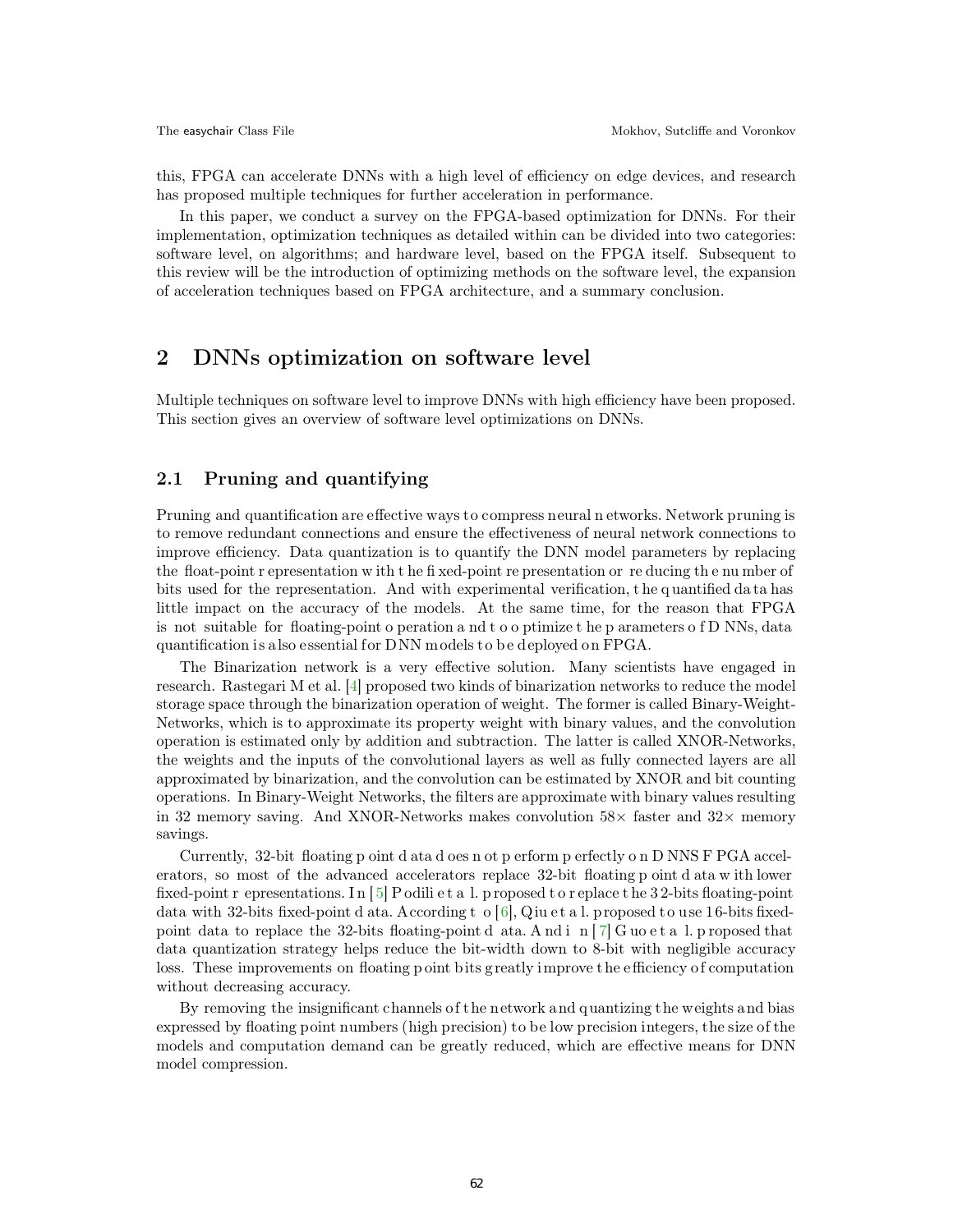### 2.2 Knowledge of distillation

Knowledge distillation is to transfer dark knowledge-what deep learning methods actually learn, from complex (teacher) model to simple (student) model by minimizing a loss function. Generally speaking, the teacher model has strong ability and performance, while the student model is more compact. Through knowledge distillation, it is hoped that the student model can approach or surpass the teacher model as much as possible, so as to obtain similar prediction accuracy with less complexity.

Hiton [\[8\]](#page-5-4) adopted the strategy of feature matching within the Softmax layer for processing. Its essence was to use Softmax output as supervision. But in order to make the score vector softer, distillation temperature  $T$  is added to the Softmax layer to improve the performance of distillation. The model trains the teacher at  $T = 1$ , uses the output probability of the teacher softmax as the soft label at high temperature to fuse with the hard label to supervise the student, and weighs the loss of the two. With 61 specialist models, there is a 4.4 percent relative improvement in test accuracy overall.

Zagoruyko [\[9\]](#page-6-0) thought that direct transferring of feature map as knowledge from teacher to student is too rigid and the effect is poor. He hoped that the student could pay attention to the areas that the teacher takes care. Therefore, he took the absolute values of feature planes of different channels in the feature map for power operation and then added them together, narrowing the distance between teacher and student's attention map. It will have better effects than direct transfer feature map.

Yang [\[10\]](#page-6-1) thought that hard labels would lead to overfitting of the model, but soft labels would contribute to the generalization ability of the model. In this regard, he proposed a method that did not calculate the additional loss of all classes, but selected several classes with the highest confidence score. During the training of teacher in the experiment, a constraint was added to teacher's loss for selection. And during the training of students, the teacher's soft labels obtained previously are combined with the hard labels. Experiments show that this method improves the classification efficiency of data sets by 3 to 8 percent.

### 2.3 low-rank matrix factorization

While DNNs have achieved tremendous successes for many tasks, the training process of these networks is time and resource expensive. One of the major reasons is that DNNs are trained in a large number of parameters. Meanwhile, Low-rank factorization is a very effective method to reduce the number of parameters.

Sainath et al. [\[11\]](#page-6-2) proposed a low-rank matrix factorization of the final weight layer, and applied this low-rank technique to DNNs for both acoustic modeling and language modeling. This method reduced the number of parameters of the network by 30-50 percent.

For some simple DNN models, a few low-rank approximation and clustering schemes for the convolutional kernels were proposed in [\[12\]](#page-6-3). They exploited the redundancy present within the convolutional filters to derive approximations that significantly reduce the required computation, and their method achieved  $2\times$  speedup for a single convolutional layer with 1 percent drop in classification accuracy.

The work in [\[13\]](#page-6-4) proposed using different tensor decomposition schemes. This is achieved by exploiting cross-channel or filter redundancy to construct a low rank basis of filters that are rank-1 in the spatial domain. Reporting a  $4.5\times$  speedup with 1 percent drop in accuracy in text recognition.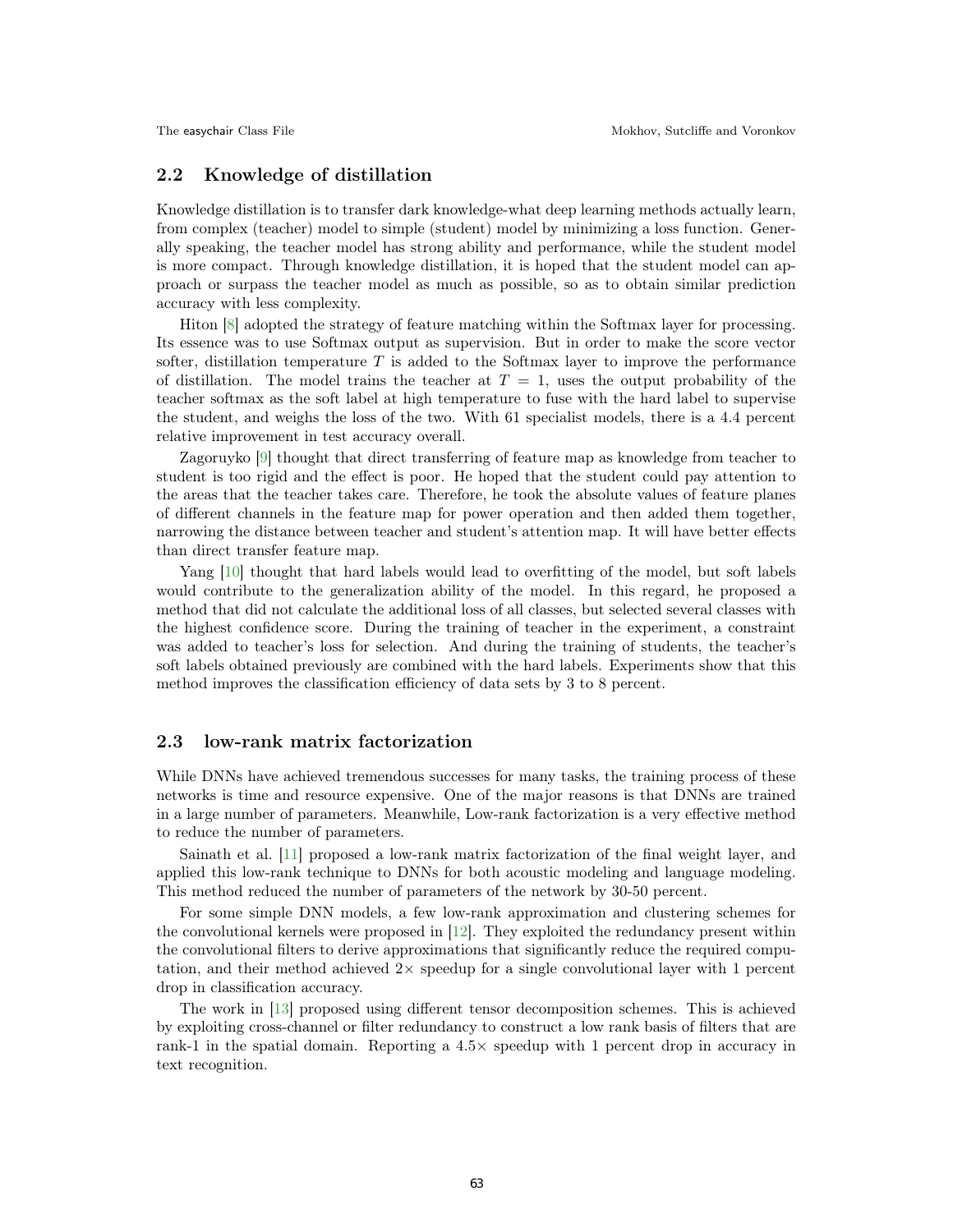### 2.4 Filter dimension reduction

Most of the advanced DNN models, such as Googlenet, and ResNet [\[14\],](#page-6-5) use a large convolutional filter size in the first convolution layer, thus giving the DNN model a larger acceptance area for better performance. However, larger filter sizes tend to be computationally expensive.

Karpathy [\[15\]](#page-6-6) proposed that  $7 \times 7$  filter c an b e r eplaced by  $3 \times 3$  s tacked fi lters. In this way the network has smaller costs, and requires only about 50 percent the MACC operations required by a  $7 \times 7$  filter.

Gschwend [\[16\]](#page-6-7), another researcher working on this study replaced the  $7 \times 7$  filter with a  $3 \times 3$ filter, and proved that the accuracy decreased by less than 1 percent after the r eplacement. It proved that the use of a smaller filter can b e applied without compromising the accuracy.

# 3 Hardware-level acceleration on FPGA

There are multiple hardware platforms for DNNs, such as GPU, CPU, ASI, FPGA, etc. It is hard to say which works best for all deep learning applications. FPGA just offers some distinct advantages for DNNs. In this section, FPGA-based accelerations of DNNs are introduced in this section.

### 3.1 Acceleration based on sparsity

The high percentage of sparsity causes a serious problem of computation resource underutilization in sparse CNN accelerators, especially for the irregularity of sparsity. However, FPGA provides an effective solution on hardware level.

Yijin Guan et al. [\[17\].](#page-6-8) proposed an accelerator named Crane. In the accelerator, DMA can only obtain non-zero activation data and weights, and store them on the chip for convolution processing. The output RAM stores all generated results and transmits them to the output unit for convolution post-processing, including activation functions, pooling, and encoding. Experimental results show that Crane improves performance by 27 - 88 percent and reduces energy consumption by 16 - 48 percent, respectively, compared to the counterparts.

Zhang et al. [\[18\].](#page-6-9) proposed a software-based coarse-grained pruning technique to significantly r educe t he i rregularities o f s parse s ynapses. H e c ombines c oarse-grained pruning techniques with local quantization techniques, which can significantly r educe t he i ndex size and improve the network compression ratio. They further designed a hardware accelerator, Cambricon-X, to efficiently address the remaining sparse synapses and neuronal irregularities. Experimental results over a number of representative sparse networks show that the accelerator achieves, on average,  $7.23 \times$  speedup and  $6.43 \times$  energy saving against the state-of-the-art NN accelerator.

Zhou et al. [\[19\]](#page-6-10), proposed an accelerator featuring processing elements (PE) -based architecture consisting of multiple PEs. Indexing modules efficiently select and transmit the desired neurons to the connected PE, reducing bandwidth requirements, while each PE stores irregular and compressed synapses in an asynchronous manner for local computation. Compared with a state-of-the-art sparse neural network accelerator, the accelerator is  $1.71\times$  and  $1.37\times$  better in terms of performance and energy efficiency, respectively.

### 3.2 Structure specialized for DNNs

With the feature of hardware reprogrammable and reconfigurable, DNNs can be accelerated on FPGA by elaborately designing the implementation method.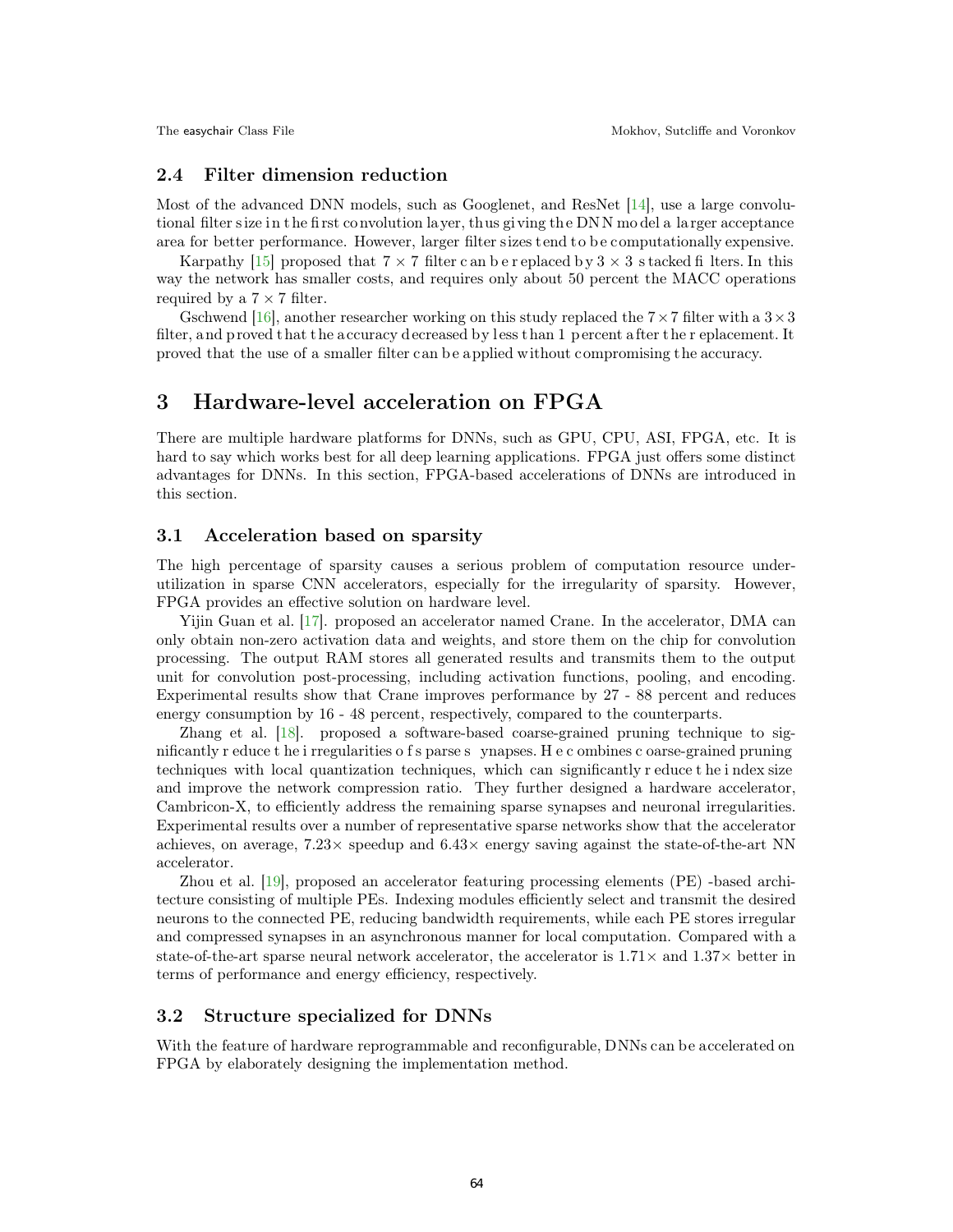Sina Ghaffari et al. [\[20\]](#page-6-11) designed two kinds of specialized hardware architectures for DNNs. The first architecture is suitable for the small DNNs of applications. The researchers designed specific hardware for each individual layer. The second architecture has one hardware designed for each layer that is used several times as we need different layers. There is a control loop deciding when to use each hardware. With this technique, the network can have as many layers as needed with the same resources. This architecture is extensive and can be easily used for large networks.

Although PE parallel computation improves the computation speed, there may be time delay inside PEs while FPGA is carrying out convolution calculations. Eyi Wang et al. [\[21\]](#page-6-12) realizes the pipeline optimization of convolution operations by adding registers between two data processing nodes. During the process of data flow, each register stores the calculated data of the node in each clock cycle and will cache the data in the clock cycle to the next calculated node.

### 3.3 Resources utilization

One of the key issues for FPGA-based DNN accelerators is that the computational throughput might not match well for the memory bandwidth provided by the FPGA platform. And many methods have failed to achieve optimal performance without making full use of memory bandwidth and logical resources. As a result, making full use of FPGA resources has been a very important research direction.

In [\[22\]](#page-6-13), Zhang proposed an analytical design scheme using the roofline model. For the solution of a CNN design, the research quantitatively analyzes its computing throughput and required memory bandwidth using various optimization techniques, such as loop tiling and transformation. Then, with the help of roofline model, we can identify the solution with best performance and lowest FPGA resource requirement.

In [\[5\]](#page-5-1), Huimin proposed an end-to-end FPGA based CNN accelerator with all the layers mapped on one chip, so that different layers can work concurrently in a pipelined structure to increase the throughput. And a methodology which can find the optimized parallelism strategy for each layer is proposed to achieve high throughput and high resource utilization.

### 3.4 Data flow optimization

For DNNs accelerator based on FPGA without fully studying the convolution loop optimization before the hardware design phase, the resulting accelerator can hardly exploit the data reuse and manage data movement efficiently. Therefore, the optimization of data flow is very important in our opinion.

Yufei Ma et al. [\[23\]](#page-6-14) put forward through quantitative analysis and optimization method based on many design variables to optimize the convolution cycle, through the search design variable configuration, they put forward CNN hardware accelerators clear data flow to minimize memory access and data movement. At the same time, data flow is also used to maximize resource utilization in order to obtain high performance.

In [\[24\]](#page-6-15), Ding proposed an FPGA-based depthwise separable CNN accelerator with all the layers working concurrently in a pipelined fashion to improve the system throughput and performance. To implement the accelerator, The paper presented a custom computing engine architecture to handle the dataflow between adjacent layers by using double-buffering-based memory channels. This method achieved up to  $17.6\times$  speed up and  $29.4\times$  low power than CPU and GPU implementations respectively.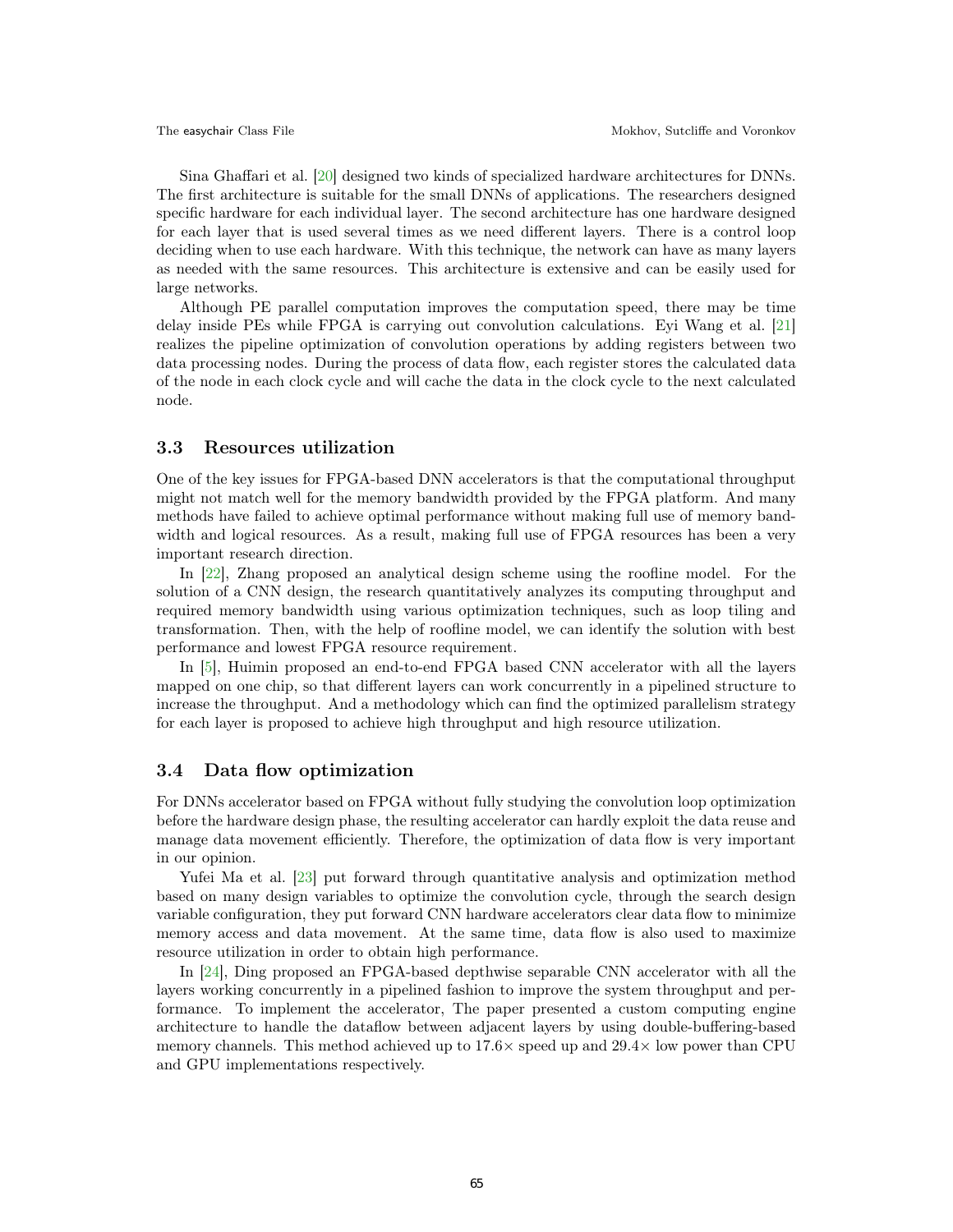### 3.5 DNNs implementation on FPGA

The complexity and development overhead of the HDL(Hardware Description Language) make it difficult to implement the algorithms on FPGA-based platforms efficiently, especially for DNNs. There have been multiple tools to bridge the gap between DNNs and FPGA, which liberates researchers to concentrate on the study of DNN algorithms. For example:

Vitis AI, the AI development environment of Xilinx for AI inference on Xilinx hardware platforms, supports mainstream frameworks such as Caffe, PyTorch, TensorFlow, and latest models capable of diverse deep learning tasks. The Xilinx also provides the Vitis HLS tool to synthesize a C or  $C_{++}$  function into RTL code for acceleration in programmable logic device.

TF2FPGA [\[25\]](#page-6-16), a framework that extends the well known TensorFlow system with automic FPGA acceleration capabilities, enables automatic and transparent generation of high throughput DNN accelerators implemented on FPGA.

### 4 Conclusion

As presented here, a survey on the DNN acceleration technologies provides an illustration of an ideal FPGA accelerator as the embodiment of a high level of hardware and software cooperation. At the software level, this review summarizes the existing techniques for DNN acceleration, which are prerequisites for them to be applied on FPGAs. And concerning hardware, the featured approaches further optimize acceleration while focusing on different aspects. Due to FPGA-based DNN accelerators being the vital feature for embedded application implementation, this study forms a comprehensive reference for future research.

### References

- [1] Lyu Bing, Hiroyuki Tomiyama, and Lin Meng. Frame detection and text line segmentation for early japanese books understanding. In Proceedings of the 9th International Conference on Pattern Recognition Applications and Methods - ICPRAM,, pages 600–606. INSTICC, SciTePress, 2020.
- [2] Lin Meng, Bing Lyu, Zhiyu Zhang, C.V.Aravinda, Naoto Kamitoku, and Katsuhiro Yamazaki. Oracle bone inscription detector based on ssd. ICIAP2019, pages 126–136, 2019.
- [3] Hengyi Li, Zhichen Wang, Xuebin Yue, Wenwen Wang, Tomiyama Hiroyuki, and Lin Meng. A comprehensive analysis of low-impact computations in deep learning workloads. In Proceedings of the 2021 on Great Lakes Symposium on VLSI, GLSVLSI '21, New York, NY, USA, 2021. Association for Computing Machinery.
- <span id="page-5-0"></span>[4] Mohammad Rastegari, Vicente Ordonez, Joseph Redmon, and Ali Farhadi. XNOR-net: ImageNet classification using binary convolutional neural networks.
- <span id="page-5-1"></span>[5] Huimin Li, Xitian Fan, Li Jiao, Wei Cao, Xuegong Zhou, and Lingli Wang. A high performance FPGA-based accelerator for large-scale convolutional neural networks. In 2016 26th International Conference on Field Programmable Logic and Applications (FPL), pages 1–9. IEEE.
- <span id="page-5-2"></span>[6] Jiantao Qiu, Jie Wang, Song Yao, Kaiyuan Guo, Boxun Li, Erjin Zhou, Jincheng Yu, Tianqi Tang, Ningyi Xu, Sen Song, Yu Wang, and Huazhong Yang. Going deeper with embedded FPGA platform for convolutional neural network. In Proceedings of the 2016 ACM/SIGDA International Symposium on Field-Programmable Gate Arrays, pages 26–35. ACM.
- <span id="page-5-3"></span>[7] Kaiyuan Guo, Lingzhi Sui, Jiantao Qiu, Jincheng Yu, Junbin Wang, Song Yao, Song Han, Yu Wang, and Huazhong Yang. Angel-eye: A complete design flow for mapping CNN onto embedded FPGA. 37(1):35–47.
- <span id="page-5-4"></span>[8] Geoffrey Hinton, Oriol Vinyals, and Jeff Dean. Distilling the knowledge in a neural network.